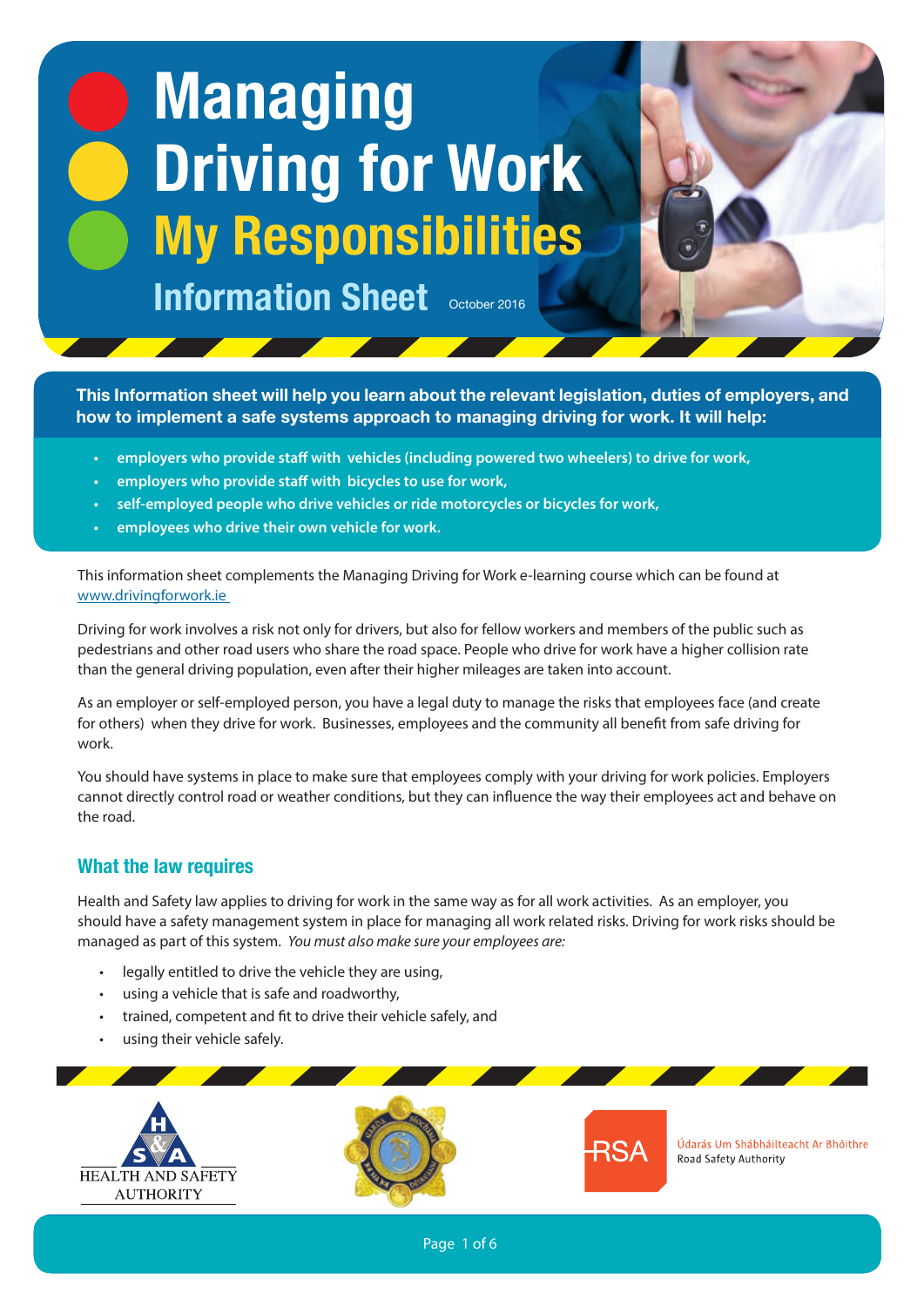While drivers are responsible for how they drive, you are responsible for putting procedures in place that make sure your employees drive for work safely at all times.

The laws that require safe driving for work in Ireland include:

- Road Traffic Acts and associated regulations: relating to vehicles, driver licensing, driving offences, insurance, rules of the road and speed limits;
- Road Transport Acts and associated regulations: relating to road haulage and road passenger transport operations, transport managers professional driver hours;
- European Communities (Road Transport) (Organisation of Working Time of Persons Performing Mobile Road Transport Activities) Regulations 2012: relating to working time of mobile road transport workers; and
- Safety, Health and Welfare at Work Act 2005 and associated regulations: relating to work activities, workplaces, work equipment and worker protection.

These laws are not just there to protect people, they are also good for business. Complying with these legal requirements will help you achieve:

- reduction in road collisions,
- fewer employee injuries,
- less absenteeism,
- lower maintenance costs.
- lower vehicle repair costs,
- lower insurance premiums,
- improved compliance with legislation, and
- lower fuel costs.



## **A Safe Systems approach to managing driving for work**

Your business has a legal duty to manage health and safety at work. This is a wide-ranging requirement: it should be part of the everyday work process and part of good management generally.

First, you should look at your current health and safety procedures. Do they cover your responsibilities as an employer for driving for work? Remember, you need to have a suitable driving for work management programme as part of your overall system for managing health and safety at work in your business.

There are five key steps that you should include in your programme for managing driving for work:

- 1. Develop a driving for work policy. 2. Risk assess driving for work hazards. 3. Put safe systems into practice. 4. Measure safety performance.
	- 5. Review safety performance.

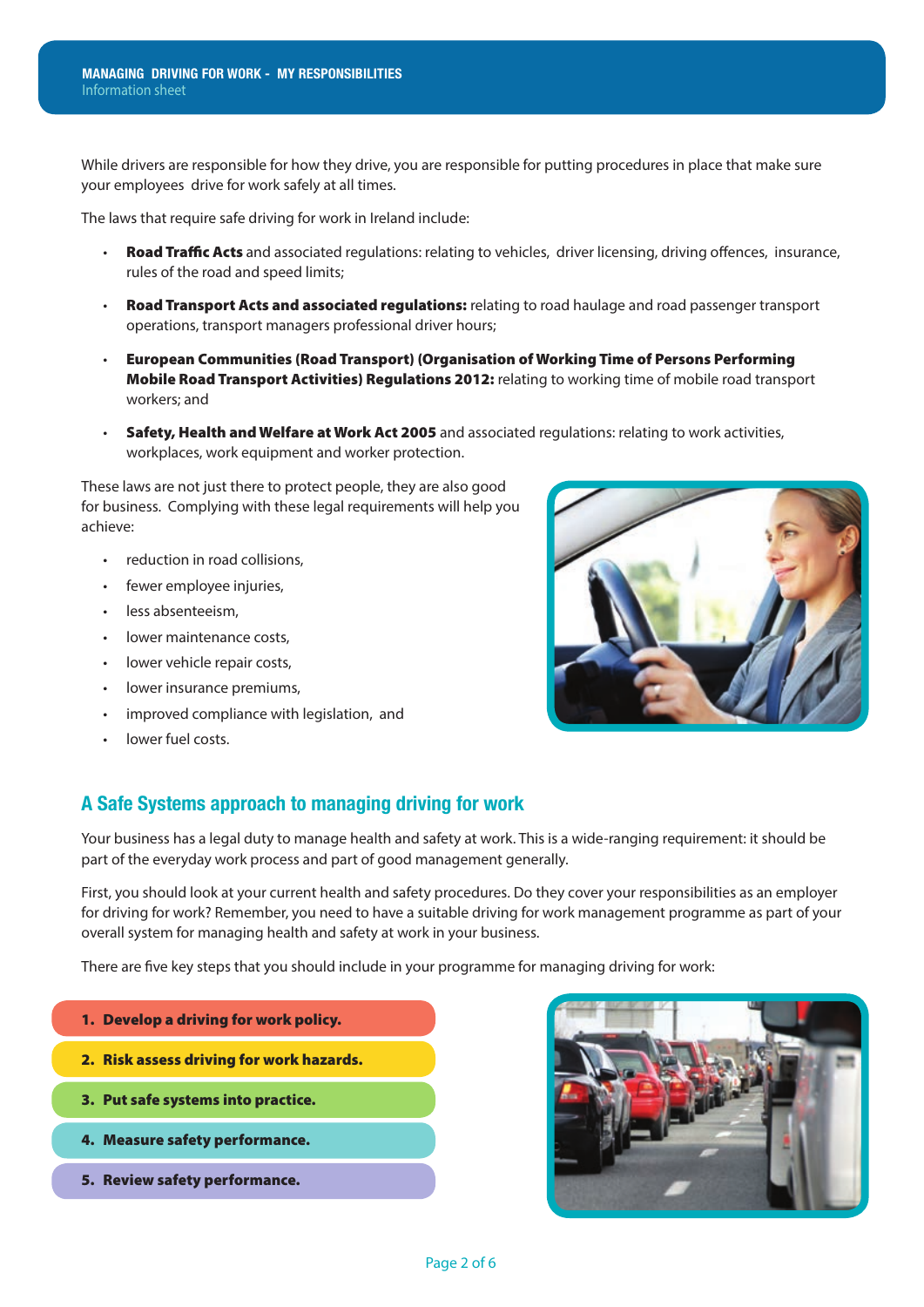#### 1. Develop a driving for work policy

Your driving for work policy should:

- outline the aims of your safe driving for work policy;
- emphasise management's commitment to this policy;
- refer to the relevant legislation and guidelines;
- give an overview of the business (nature of business, work locations, organisational structure, number of employees);
- identify to whom the policy applies and to whom it does not apply;
- explain how you will manage driving for work; and
- give details of resources and responsibilities.

Appoint a person to manage driving for work. This person should be clear about their role and responsibilities and have authority to make sure that the policy is put into practice. You should also have structures in place in your business that encourage co-operation between people and departments, for example between the fleet, HR, and the health and safety manager.

#### 2. Risk assess driving for work hazards

Look across your business and consider all of the ways in which your employees operate a vehicle. Talk to your staff to identify the hazards that they routinely encounter and any hazards which it could reasonably be anticipated that they will encounter.

You then need to record all the hazards your employees face when driving for work and assess the risks involved with each. This will help you to decide on the most effective way to control these risks.

You should consider the risks associated with:

- intoxicated driving;
- driving at inappropriate speeds;
- distracted driving;
- using safety equipment provided in and for the vehicle:
- dealing with collisions;
- dealing with breakdowns and emergencies;
- vehicle requirements; and
- journey planning.



#### 3. Put safe systems into practice

Describe the steps employees and supervisors will take to manage identified risks. To manage driving for work effectively, you need to have systems in place that will:

- make sure everyone knows their role and responsibilities;
- make sure that drivers and managers have the right skills and proper training;
- help you keep up to date records on each driver, including:

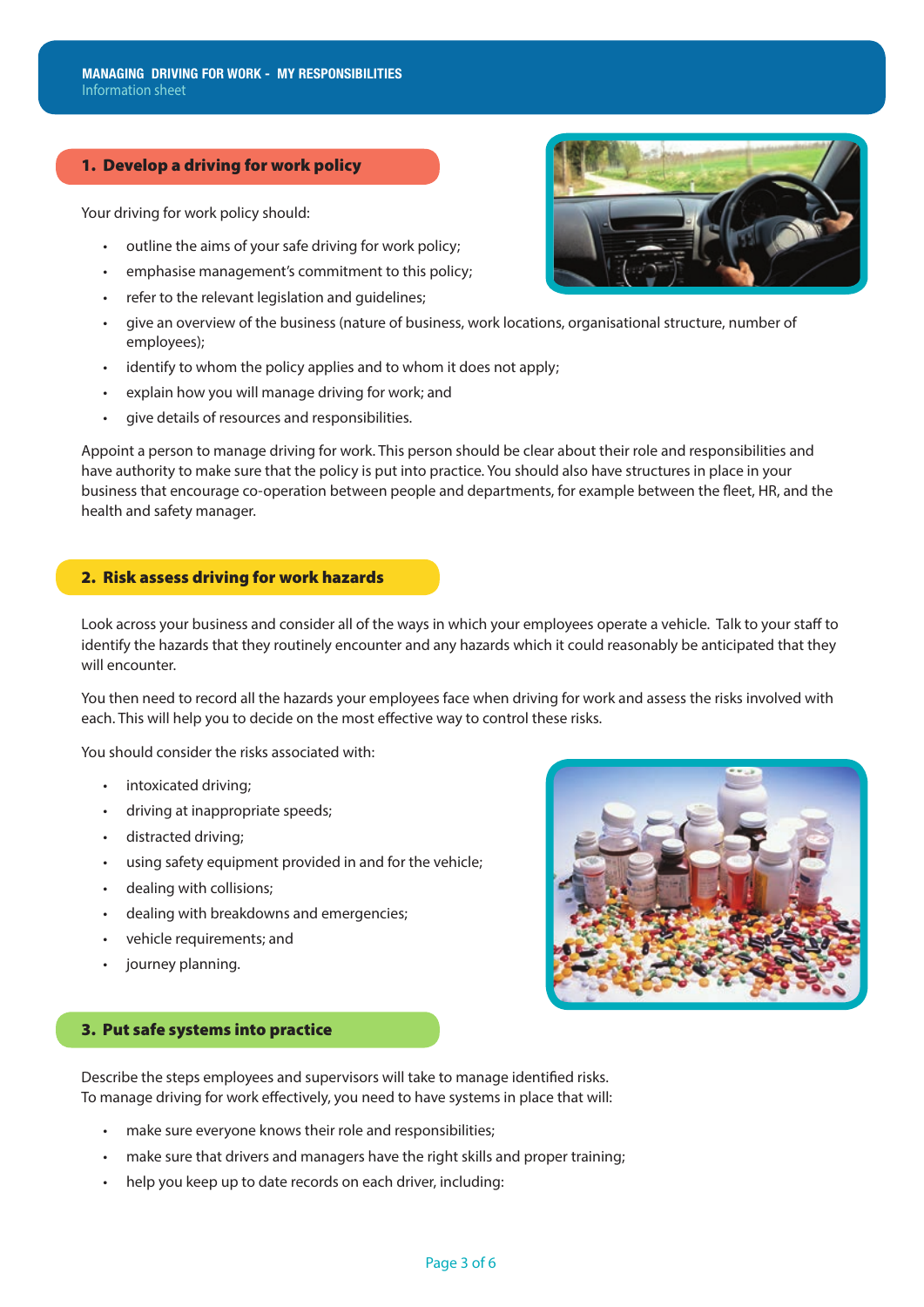- **o** driving licence class and expiry date,
- **o** driver's hours and working time,
- **o** penalty points and motoring convictions,
- **o** collisions and incidents,
- **o** mileage for each work year, and
- **o** training and assessments (date and results); and
- make sure vehicle checks, inspections and maintenance are regularly carried out so vehicles are kept in a safe and roadworthy condition at all times.

#### 4. Measure safety performance

This involves checking that the aims of your driving for work management programme are being met. These checks should include:

- analysing incident reports,
- regular driver licence checks,
- regular checks with the drivers on their penalty point status,
- review of vehicle tracking and event data recorders,
- regular driver health checks,
- checks on driver driving time, breaks and rest periods, and
- regular review of preventative and planned vehicle maintenance activities.

You should encourage your drivers to report any driving for work incidents, including near misses. This feedback will help you to deal with the underlying causes of road collisions and potentially save lives. You should also keep records of all collisions and near misses, as well as investigating and following up with safety improvements to prevent similar problems happening again.

#### 5. Review safety performance

It is important that you review your driving for work programme on a regular basis. This review should identify any trends and also assess if employees are following the programme. You can then use the results of this review to make regular improvements to your business's driving for work programme and procedures.

When setting up a Safe Driving for Work programme, it is useful to look at the experiences of other employers who have been successful in this area. There are a range of Driving for Work business case studies available at wwww.drivingforwork.ie

### **Safe Driver**

Drivers of company cars, vans, buses and Heavy Commercial Vehicle (HCVs) are more likely to take risks and to be at fault when a driving incident occurs.

This is not just due to driving skills and attitudes. Driving for work involves specific risks because of the type of vehicles driven and the amount of time spent behind the wheel. The greater the time spent behind the wheel, the greater the exposure to risks associated with driving for work.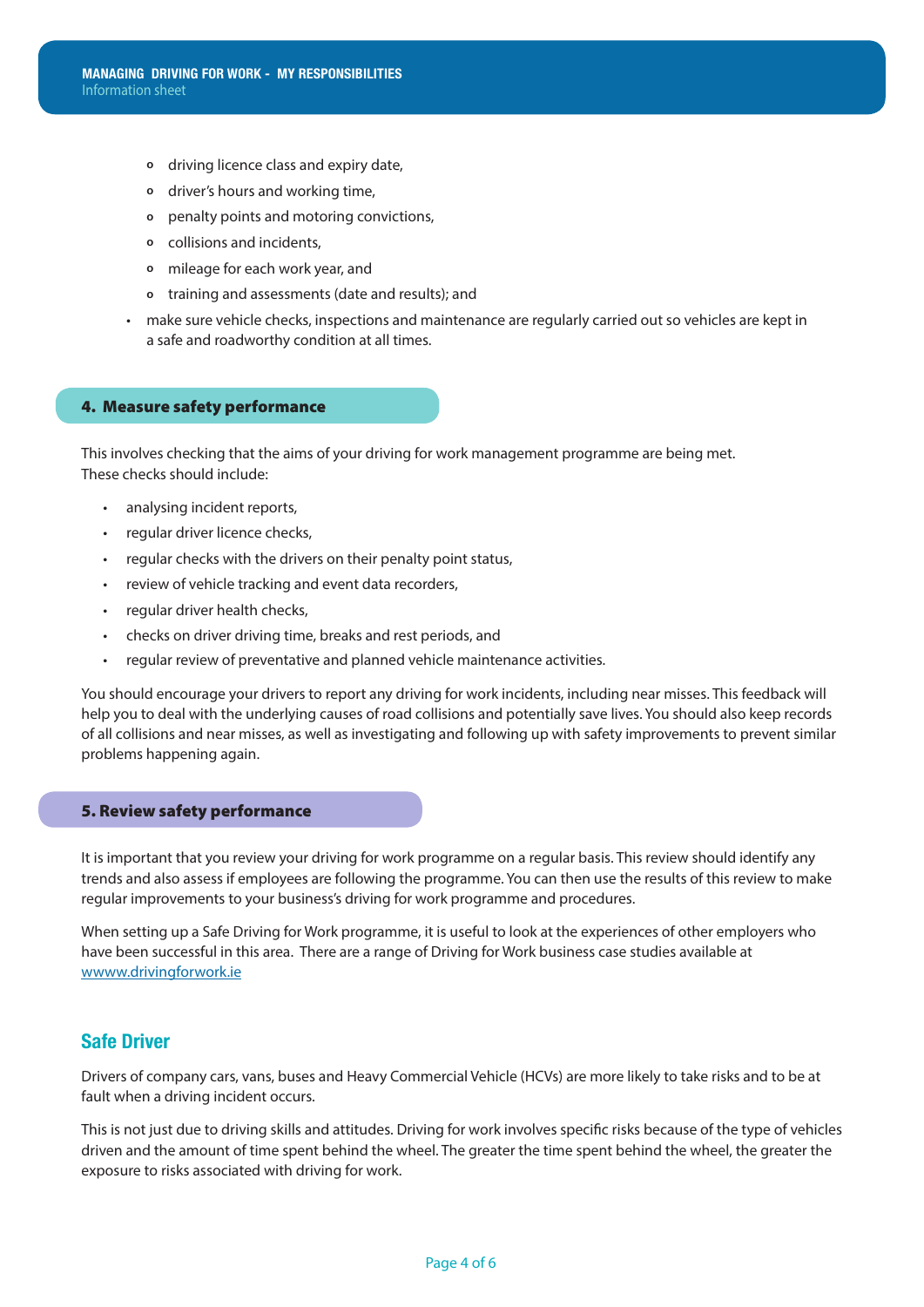As an employer you should check that drivers always have a valid driving licence, insurance, tax and roadworthiness certificates for each vehicle driven. In addition it is important to check your driver's health and medical history. Drivers have an individual responsibility for their driving behaviour and must assess their own fitness to drive. They should never drink and drive, drive when tired, or drive under the influence of drugs (either prescribed or over the counter).

Some important rules for your employees to follow when driving for work might include:

- carry out pre journey checks,
- switch off your mobile phone while driving; check for messages during scheduled breaks,
- avoid being distracted when driving by phones, hand held devices, passengers or satellite navigation,
- make sure you have a safe and comfortable driving position,
- drive with seat belt fastened and make sure that all passengers are wearing their seat belts before driving,
- drive with lights on at all times,
- observe and obey road safety signs, in particular road signs warning of road works,
- observe and obey speed limits,
- stop driving if you are feeling tired or sleepy; find somewhere safe to rest straight away,
- report any collisions or near misses to Gardaí and your employer, and
- always park legally.

## **Safe Vehicle**

Daily vehicle pre-use checks are a simple and effective way to spot potentially dangerous issues or defects before vehicles are used. Employers and self employed people should have a system of routine daily checks in place to ensure that vehicles are in good working order, safe and fit for purpose.

Drivers must know their vehicle capabilities and not exceed them. They should familiarise themselves with the correct operation of their vehicle.

For information on how to carry out a daily vehicle walkaround pre check for cars, vans, buses and heavy commercial vehicles (HCVs) visit www.drivingforwork.ie

Drivers using their own vehicle for work are responsible for its roadworthiness, motor tax, insurance and condition. The motor insurance policy must include cover for business use. The vehicle must have a valid certificate of roadworthiness (NCT or CVRT) and be serviced according to the manufacturer's recommendations. As an employer you have a legal duty to check that your employee's vehicle is safe and legal when it is being used for work and you may request documentary evidence to confirm this.

Drivers should:

- only carry loads for which the vehicle is suited (remember: a car is not a van),
- only carry the number of passengers for which seat belts are provided and working,
- not use the vehicle in conditions for which it is not designed (for example off-road),
- keep at least one hi-visibility jacket in the cab or glove compartment, and
- carry a torch, first aid kit and warning triangle.